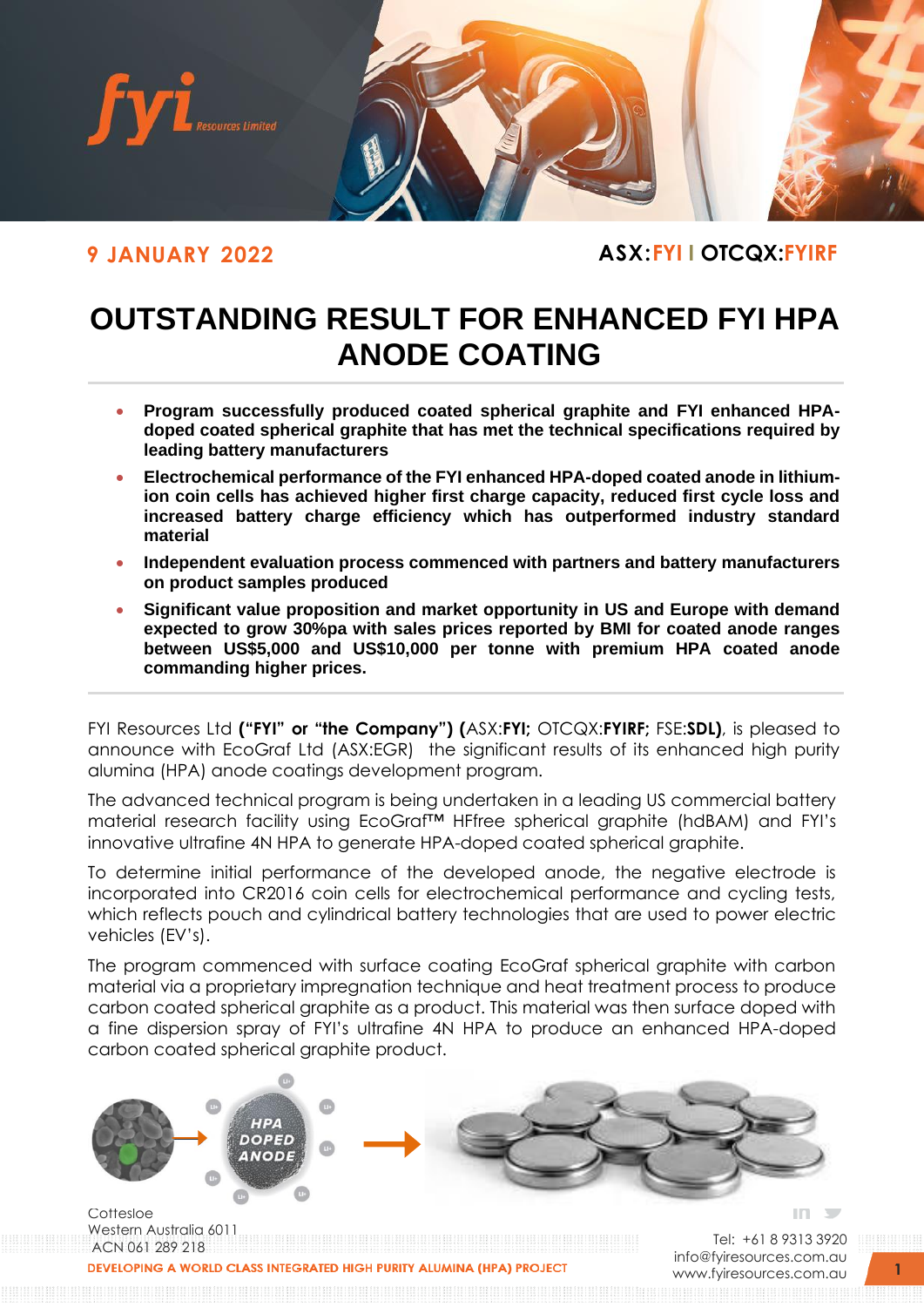

The process flowsheet for the FYI HPA anode coating program is outlined below.



Physical analysis of the coated spherical graphite material and FYI HPA-doped coated spherical graphite material was completed and met the specifications required by leading battery manufacturers.

# *Scanning electron microscopy of carbon-coated purified spherical graphite*





*Scanning electron microscopy of high purity alumina doped coated spherical graphite*



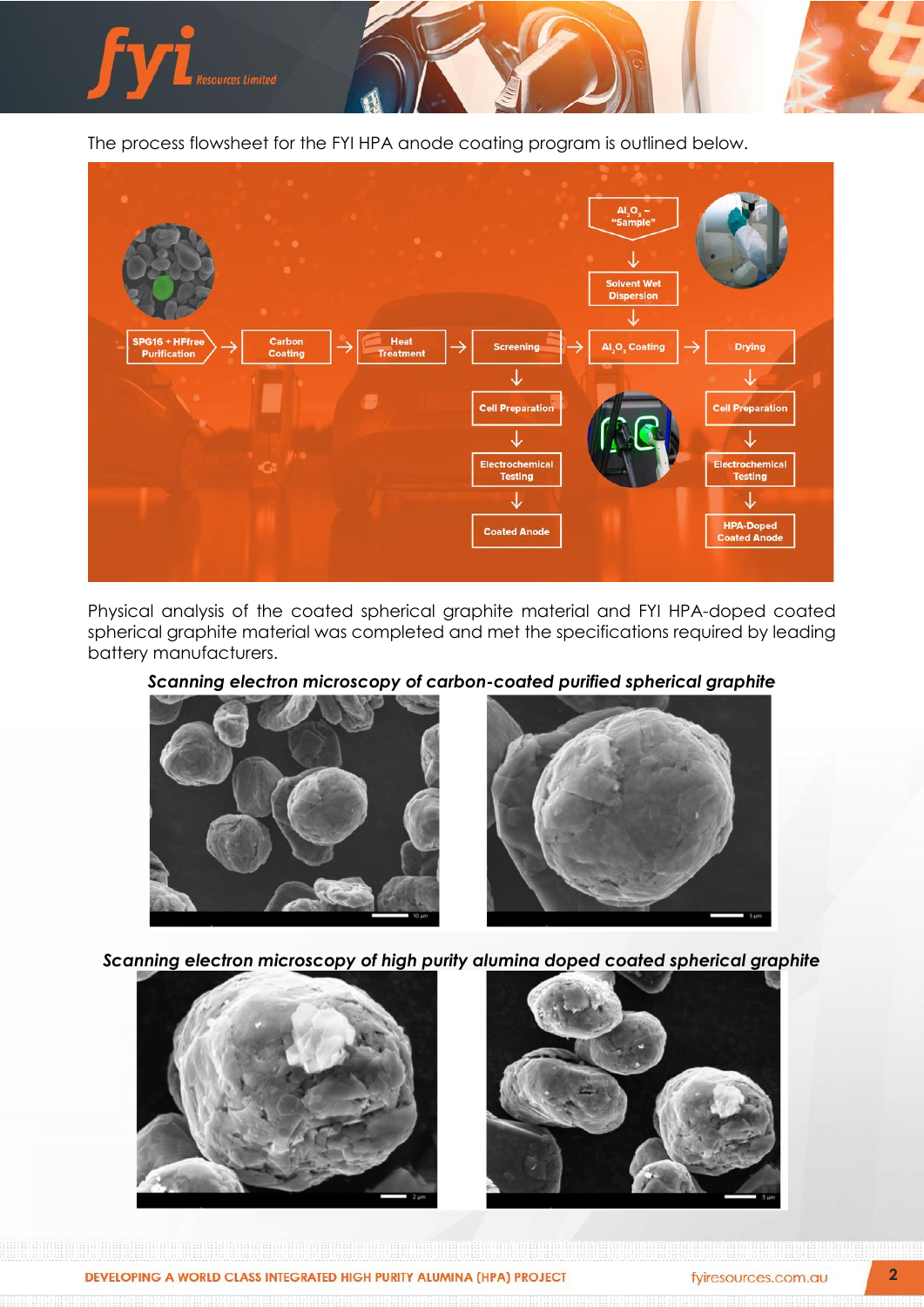

The electrode coating process involved the electrode dispersion under controlled conditions and applied to the copper sheet to achieve uniform electrode coating.



Electrochemical performance of the coated spherical graphite (coated anode) and FYI HPA-doped coated spherical graphite HPA-doped coated anode) was undertaken in an industry standard lithium-ion coin cell (CR2016).

The following table presents the lithium-ion coin cell electrochemical performance results benchmarked against current industry anode material from China.

|                             | <b>Coated Anode</b> | <b>FYI HPA-Doped</b><br><b>Coated Anode</b> | <b>Industry Market</b><br>Anode |
|-----------------------------|---------------------|---------------------------------------------|---------------------------------|
| Reversible capacity (mAh/g) | 353.4               | 362.7                                       | 355                             |
| First cycle loss (%)        | 5.2%                | $4.5\%$                                     | 7.0%                            |
| First Charge efficiency (%) | 94.8%               | 95.5%                                       | 93.0%                           |

First cycle charge-discharge curves were developed for both materials achieving higher first charge capacity, reduced first cycle loss and increased charge efficiency.

The coated anode has a reversible capacity in the order of 353.4 mAh/g with irreversible first cycle loss amounting to merely 5.2% These are excellent results and makes the FYI and EcoGraf coated anode as superior performing Lithium-ion anode material.

The performance of the FYI HPA-doped coated anode was outstanding and better than the coated anode. Specifically, the reversible capacity was measured at 362.7 mAh/g and the first cycle loss was 4.5%. The HPA-doped coated spherical graphite outperformed current industry standard industry material.

Optimisation will continue for the loading of FYI HPA onto the battery anode as well as variable size specification of HPA used as the dopant. Performing the long-term cycling (100 cycles and above) of the FYI HPA-doped coated anode is ongoing.

The results are very positive delivering a better performing material that will improve, performance, durability, and safety.

FYI and EcoGraf are very pleased with the results and providing product samples to partners and battery manufacturers. The objective program is to develop a commercial innovative active anode material (AAM) in Western Australia from further value adding its materials for the Lithium-Ion battery market.

The value opportunity is compelling as BMI reports premium, coated anode sells between US\$5,000 and US\$10,000/tonne.